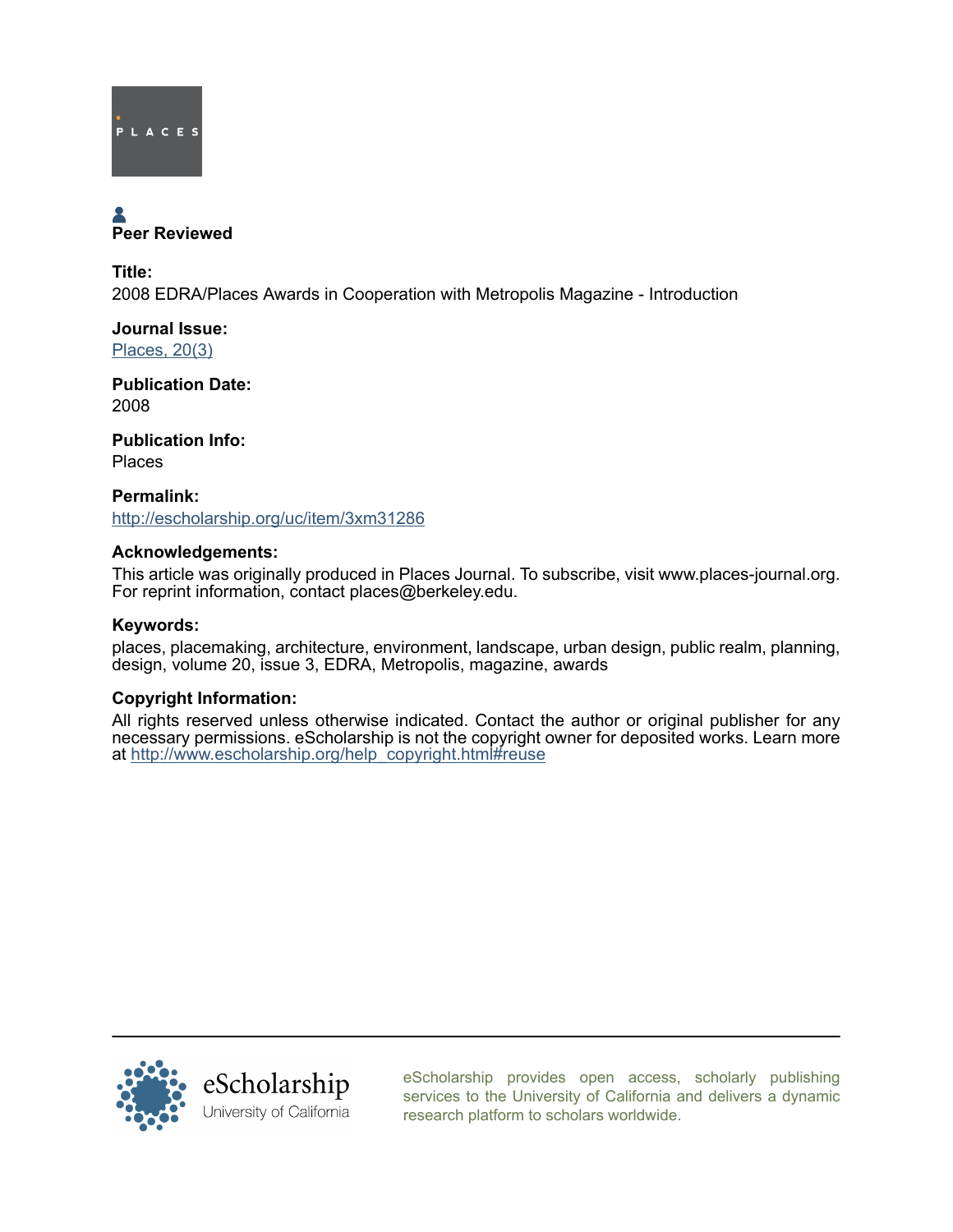## **2008 EDRA/***Places* **Awards in Cooperation with** *Metropolis* **Magazine**

Seven exemplary projects were named winners of the 2008 EDRA/*Places* Awards, held this year in cooperation with *Metropolis* magazine. The awards recognize distinguished work in Place Design, Place Planning, and Place Research. A book award was also given for the first time in 2008. The awards were presented May 30 at EDRA's 34th annual meeting, in Veracruz, Mexico. Judging took place February 29 to March 1 at the School of Architecture and Planning at Massachusetts Institute of Technology. Jurors for the eleventh annual awards were

**Dennis Frenchman,** Professor of Urban Design and Planning, Massachusetts Institute of Technology

**Leanne Rivlin,** Professor, Environmental Psychology Doctoral Program, City University of New York

**Fritz Steiner,** Dean, School of Architecture, University of Texas at Austin

**Susan S. Szenasy,** Editor in Chief, *Metropolis*

**Jane Weinzapfel,** Principal, Leers Weinzapfel Associates Architects



**Award for Place Design Olympic Sculpture Park—Seattle, WA**

**Weiss/Manfredi Architecture/Landscape/Urbanism: Marion Weiss and Michael A Manfredi, Design Partners; Christopher Ballentine, Project Manager; Todd Hoehn and Yehre Suh, Project Architects; and Patrick Armacost, Michael Blasberg, Emily Clanahan, Lauren Crahan, Beatrice Eleazar, Kian Goh, Hamilton Hadden, Mike Harshman, Mustapha Jundi, Justin Kwok, John Peek, and Akari Takebayashi. Owner: The Seattle Art Museum**



**Book Award** *America Town: Building the Outposts of Empire,* **by Mark L. Gillem**

**Published in 2007 by the University of Minnesota Press.**



**Award for Place Design Ballard Library and Neighborhood Service Center—Seattle, WA**

**Bohlin Cywinski Jackson: Peter Q. Bohlin, FAIA, Principal for Design; Robert Miller, AIA, Managing Principal, Project Manager; David Cinamon, RA, Project Architect; and Steve Mongillo, AIA, Nguyen Ha, Eric Walter, Daniel Ralls, Zeke Bush, Stephen Gibson, Darren Lloyd.**